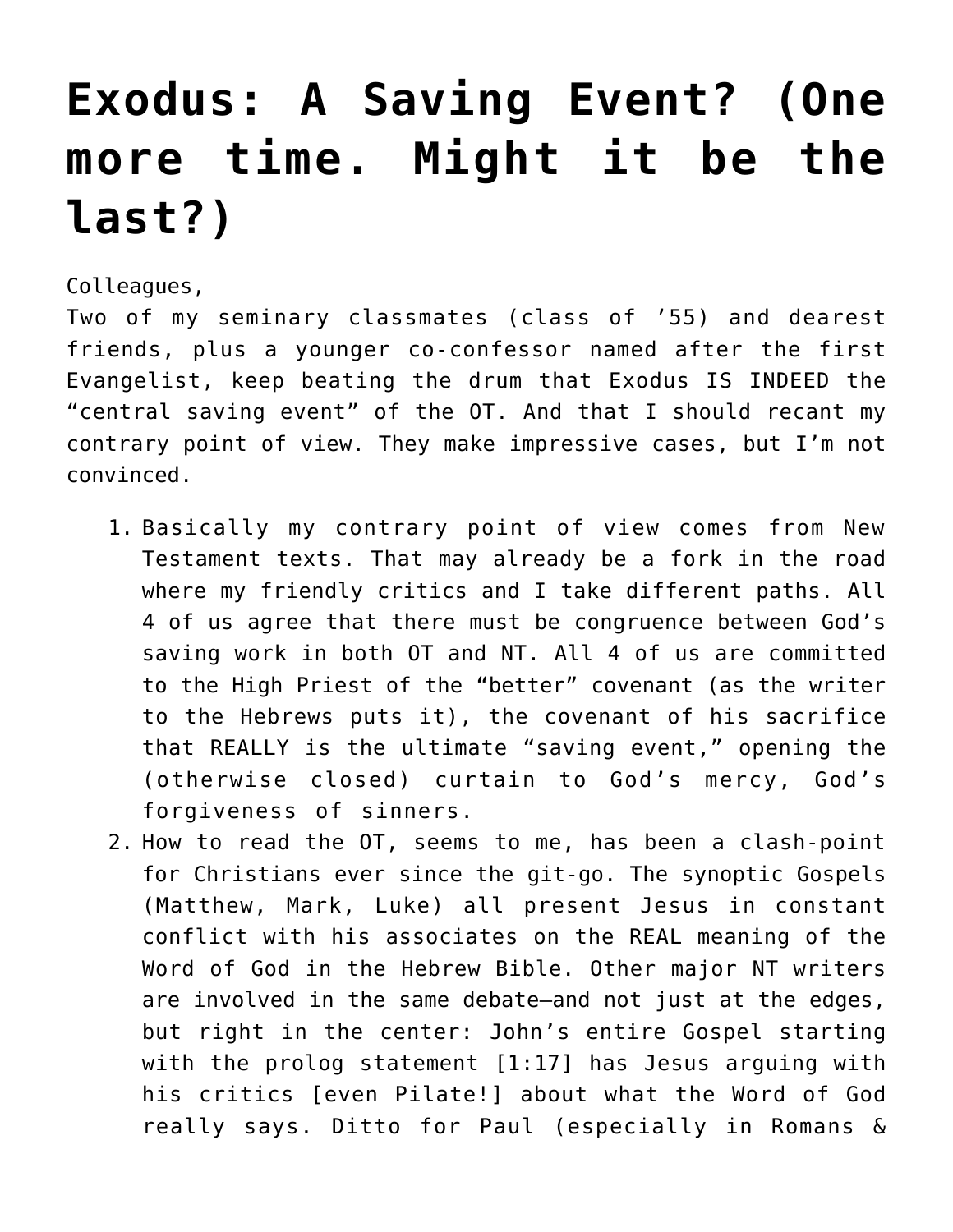Galatians and elsewhere as well) and super-ditto for the Writer to the Hebrews.

- 3. On another "front," a colleague from Texas has a manuscript that strives to help Christian preachers make better use of the O.T. lectionary texts used in Christian worship. He proposes to present what these texts "meant in their original context" without the accretions and misreadings (sic!) that these texts have undergone as they are used by NT authors. From what he's sent me, though he's a Lutheran pastor, I think he's on the wrong track. How do you arbitrate NT "misreadings" of OT texts? Proclaiming the "real meaning" of OT texts is how Jesus got into trouble with Jewish scholars of his own days (aka scribes = scripture experts) who already knew what those texts meant. Who wss "misreading?" The Texas colleague wants to help Christian preachers use these texts in Sunday worship, a noble goal. But avoiding NT "misreadings," I fear, he'll most likely wind up with preaching helps for today's rabbis, but not for Christian preachers. But that's another ball of wax, a dreadfully important one. My reason for saying that is that most of the sermons I've heard in recent years on OT texts–even from Lutheran bishops–are Jewish homilies. They don't need Jesus. And a sermon on an OT text that doesn't need Jesus to get its hearers to the sermon's goal can hardly qualify as Christian proclamation. If that's the "real meaning" of OT texts, don't tell Jesus.But I digress. Back to Egypt and the Exodus. Here are some NT-grounded reasons for NOT being excited about Israel's exodus as a "saving event" at all, let alone the central one:
- 4. Nowhere does Jesus in any of the 4 gospels every say anything at all about Exodus as saving event. Right now, I can't remember if he ever mentions it beyond that one reference in Luke where he's speaking of his own exodus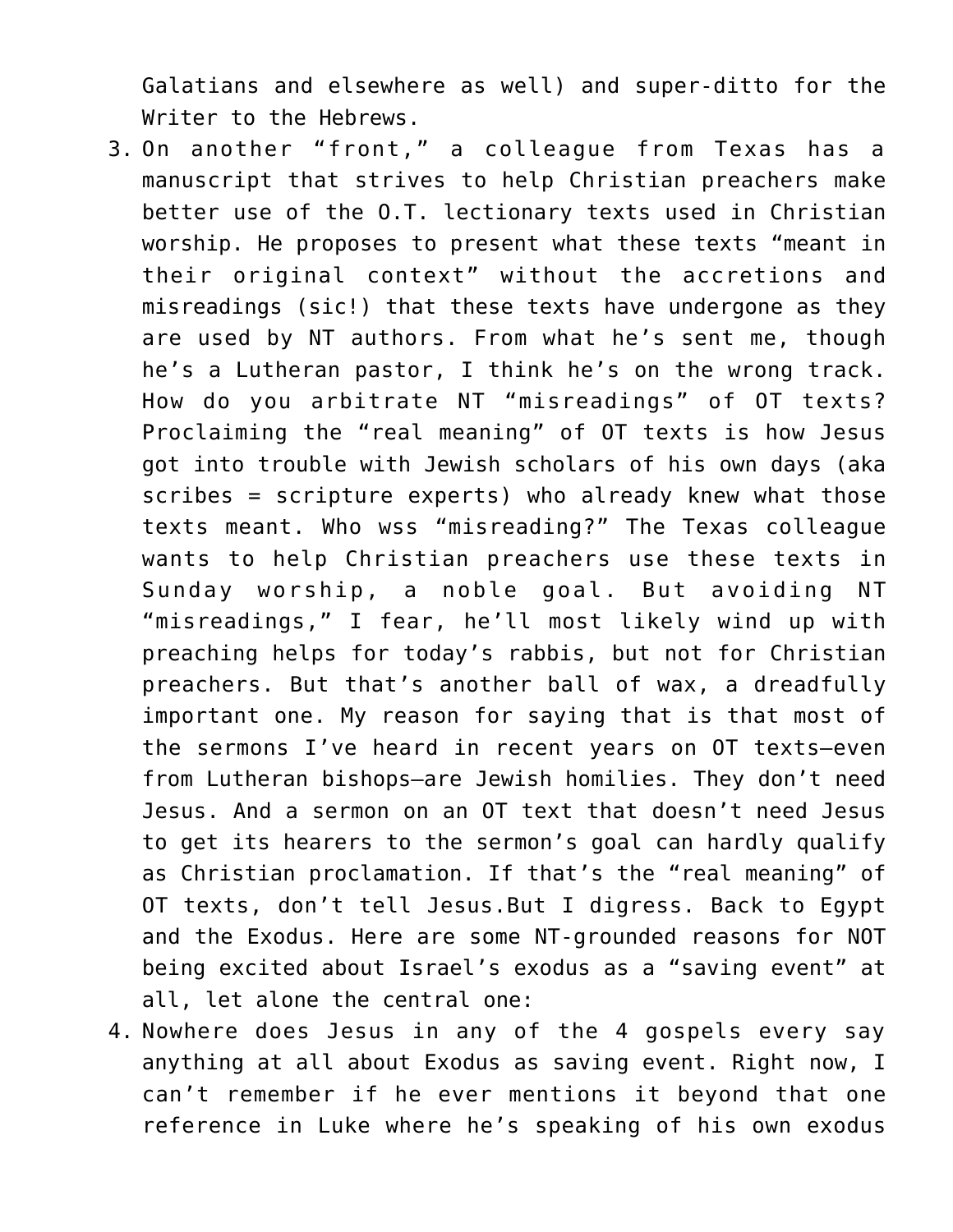soon to take place in JErusalem. Since the evangelists present him constantly in debate about the saving God of the OT, such silence on exodus is passing strange. Conclusion, for Jesus Exodus is ho-hum. Israel's specialness lies somewhere else.

- 5. Not ho-hum is Abraham when it comes to the location of "saving event" in the OT–especially in John's Gospel, and, of course, everywhere in Paul. Also sometimes David, as in "Jesus, son of David, have mercy on me" is an emblem for OT saving.
- 6. If you look for an OT text that proclaims salvation to God's ancient people, it is in the Suffering Servant of Isaiah 53. Is it an accident that Is. 53 gets cited 33 times in the NT?
- 7. Those are some of theTEXTUAL reasons for being suspicious, seems to me, about calling Exodus "saving," if you're talking about the salvation that Christians hang their hearts on. Then there are THEOLOGICAL reasons. It is my hunch that these theological reasons were primary in leading first generation Christians, and the Jesus they present to us in the NT, to bypass Exodus.
- 8. Exodus then and now (together with the Torah of Sinai) is indeed the central saving event of the OT for Jewish believers, as I understand it. When they–at the time of Jesus and ever since–conclude from that conviction that they must bypass Jesus, the first generation Christians (initially all Jewish) drew a theological conclusion: "The saving we've received in Jesus is different from the saving we used to trust before Jesus bumped into us." [Example: see Paul's own "new hermeneutic" for reading the OT (Gal.4) after his Damascus encounter with the Risen One.] "As we remember Jesus, in his own preaching on OT texts he himself linked HIS saving to God's OT saving with Abraham and David and the promise of its fulfillment in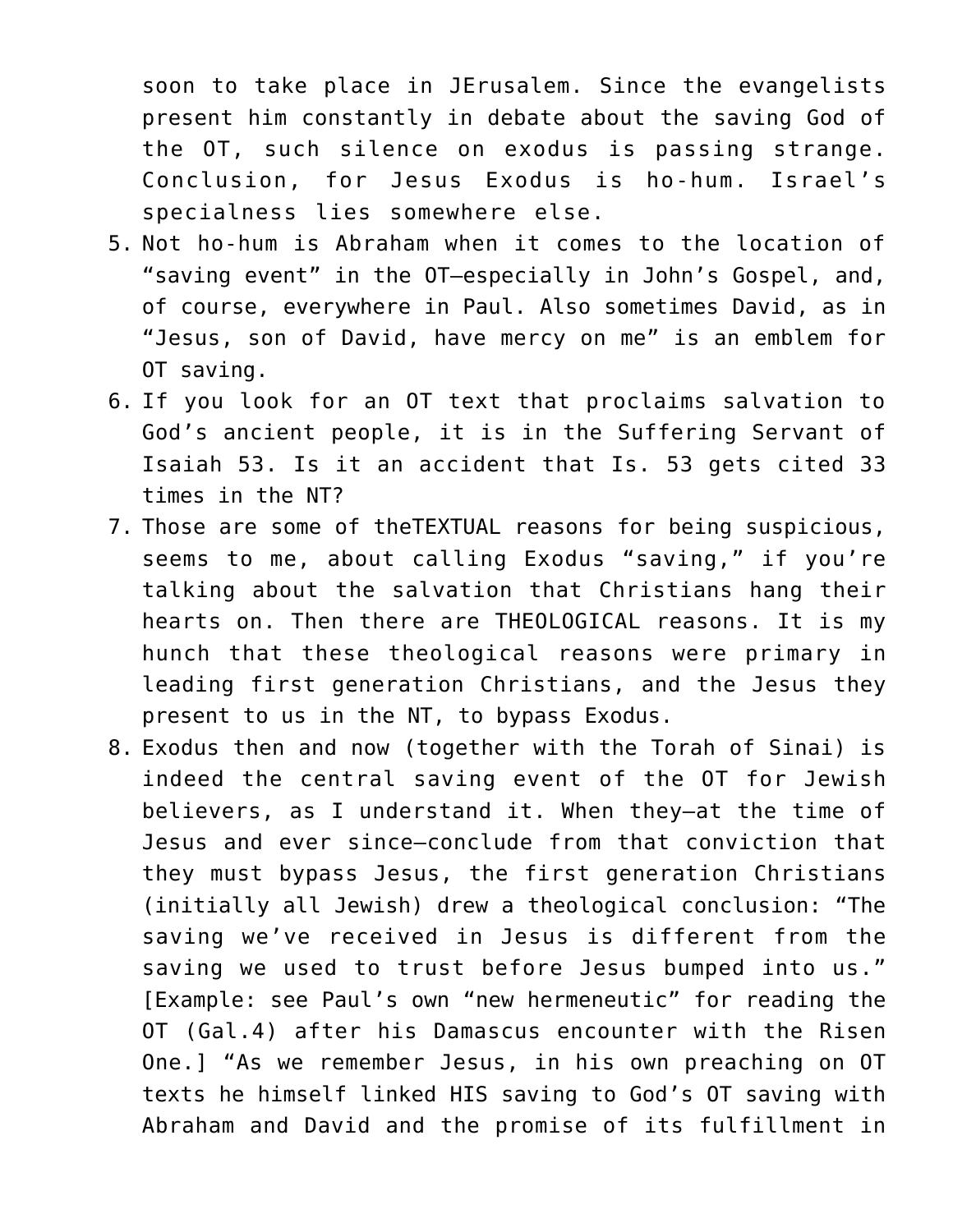the Suffering Servant."

- 9. Check out the NT uses of covenant. Over and over again it's God's covenant with Abraham. When you ask for covenant-content it's "promise,…forgiveness of sins,…take away their sins." The one reference I found to "rescue from Egypt" as a covenant is in Hebrews and there the author says it was "faulty." It's fundamental defect was that it didn't get you to the "mercy-seat" of God. That means it didn't "fix" the sin-problem. Does that sound "saving?"
- 10. Any covenant that doesn't fix the sin-problem, but did remedy other dilemmas, might be called a saving event of sorts. But where is there any parallel, any segue, to Good Friday and Easter Sunday? If there were to be a parallel, seems to me, the Jesus story would have to unfold with the Roman occupation forces drowning in the Dead Sea, Masada never happened, and Judea after Jesus the land of the free. But Jesus, the Moses-figure, got crucified by the "Egyptians" with some complicity on the part of his own countrymen. S ure he was raised, but the citizens of Judea, Samaria and Galilee remained just as un-liberated as they were the day before Easter. This saving event did not take place in a face-off with the Roman imperium. No showdown with Pharaoh.
- 11. Back there Pharaoh's son died for Israel to be saved. But it didn't "cost" God anything. At Jerusalem God's son died in the salvation event. It cost God plenty. Where's the congruence? Though it happened in the territory of the Roman empire, the "saving event" unfolded in the "heavenly" imperium, where sinners (not in bondage to their Roman oppressors, but to sin itself) stand face to face with God. But that's not up in the sky somewhere. It's down on the ground where sinners do their sinning. And God does his critiquing. And God's son does his dying.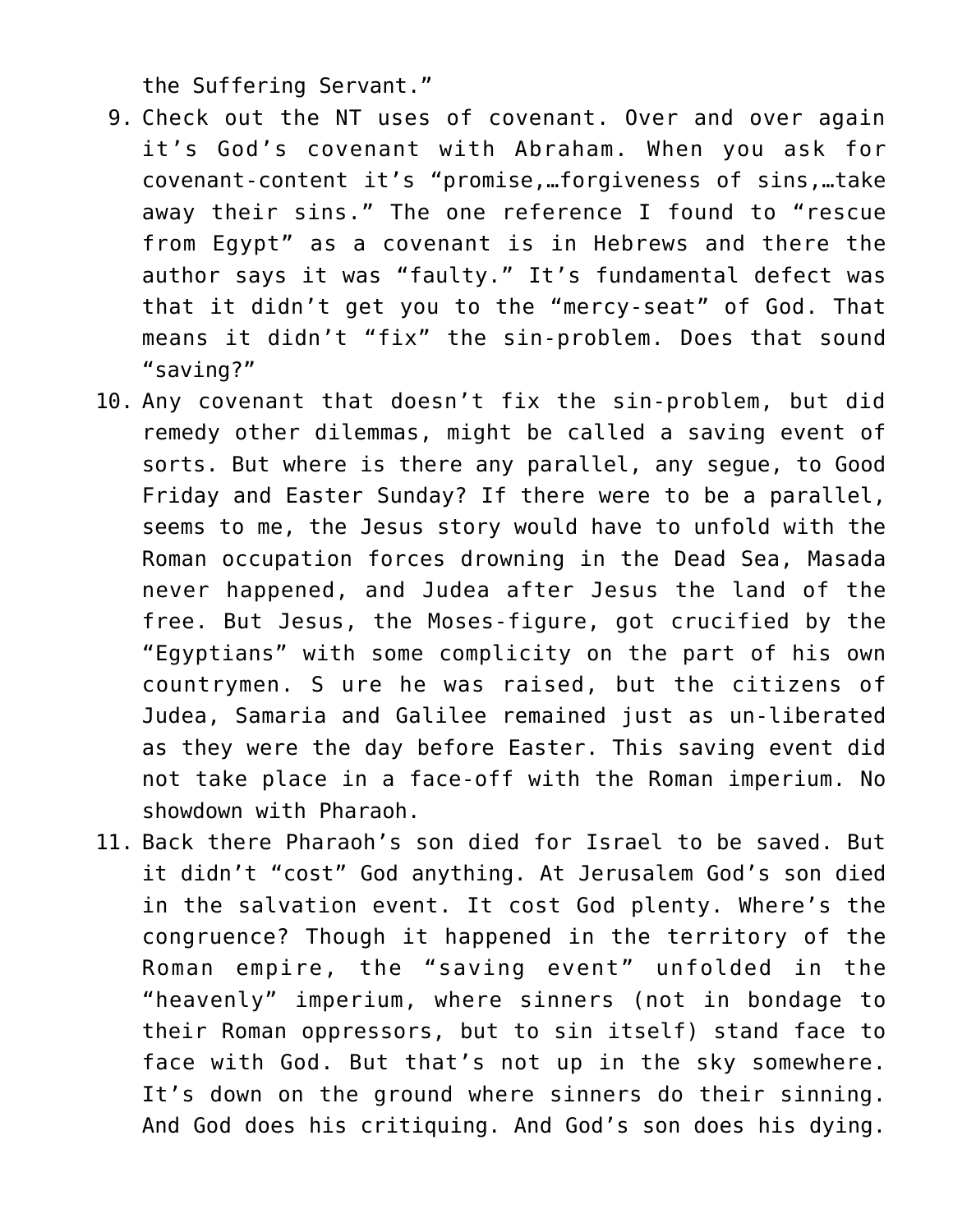After Easter THAT bondage was broken, even as the Roman legions stayed in charge. That bondage was trumped by freedom. Freedom, as Elert says, in the place where folks least expect it, namely, our linkage with God.

- 12. The letter to the Hebrews is a gold mine on this one. It's all about "saving events"–supposed ones and THE genuine one. It's central claim is that saving events have to undo sin, else the sinner's plight remains un-fixed and there's no salvation worth talking about.
- 13. Does any OT text make that claim for what happened when God brought them out of Egypt? Fact is, Jeremiah's word about the need for a NEW covenant says "no" on this very point. A new one is needed that will indeed be centered on this word of the LORD "I will forgive their iniquity, and remember their sin no more." Neither Exodus (nor Sinai) claimed to do this. Nor could they, even if the claim had been made. It takes THE Lamb of God, not lambish blood on door posts, to take away the sins of the world. Isaiah 53 is in synch with John the Baptist's finger-pointing: "THIS one is the Lamb of God who takes away the sin of the world."
- 14. Some of my debate partners have urged that I distinguish between Exodus and Sinai. Lutherans that they are, they will grant that Sinai is not really good news since the fundamental reciprocal clause of the contract says "you get what you've got coming to you." That can't be rhymed with the "grace of our Lord Jesus Christ." But Exodus, they tell me, IS good news, saving good news, parallel in some way to what God is doing in Christ. I ask for the "tertium," the point of comparison, where the two touch, where we can see the saving common denominator twixt the two. I can't find it.
- 15. Concerning the textual issue of linking Exodus and Sinai: The Sinai report (Exodus 20:1ff) itself links Exodus and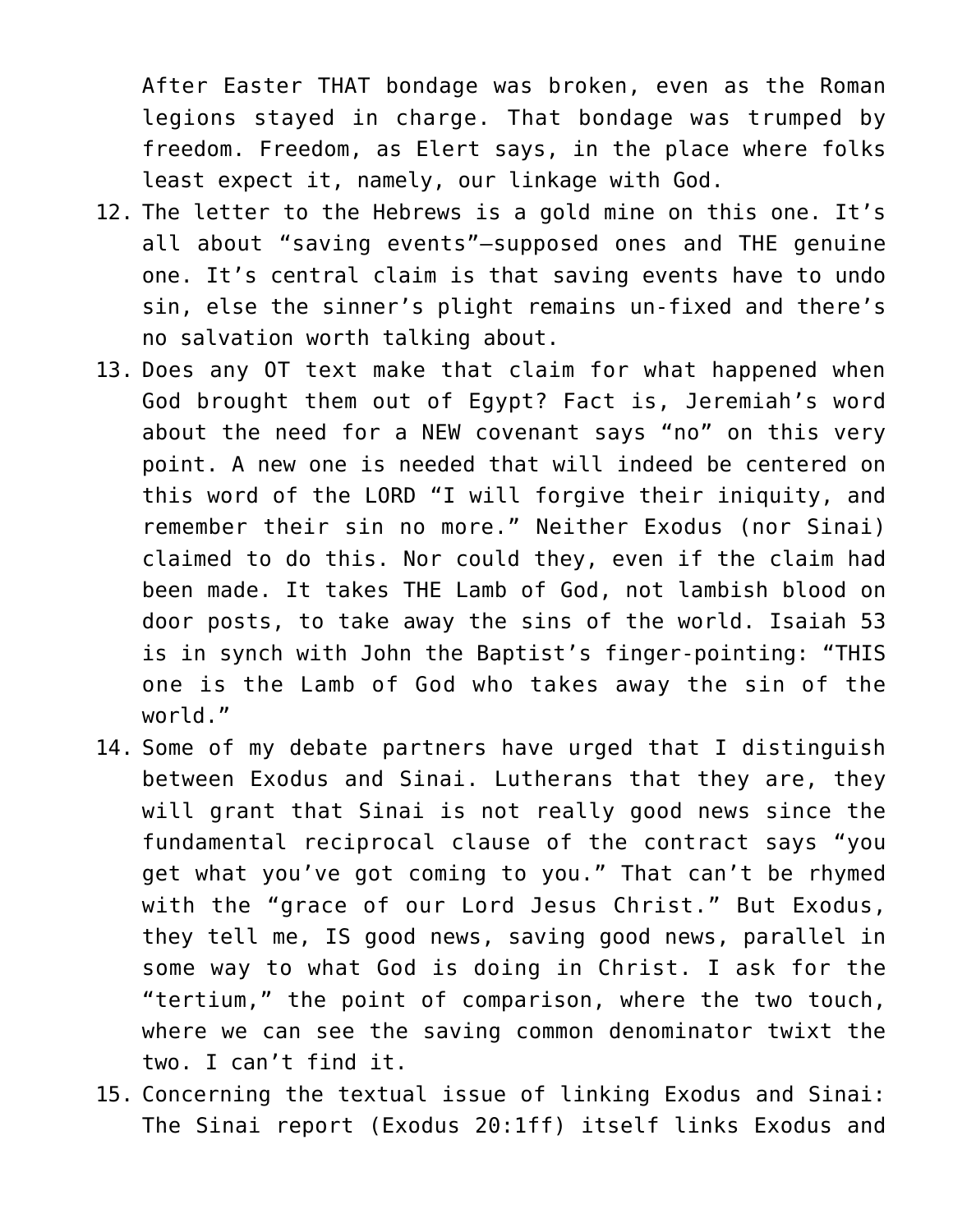the two tablets. "I am the LORD your God who brought you out of the land of Egypt, out of the house of slavery; you shall have no other gods . . . .etc." Where does any OT text even mention any valid distinction between the two? Where does any NT text? They are uniformly of a piece throughout the Bible, and neither of them "good enough" to be good news for sinners.

- 16. Seems to me that Christian interpreters are "stuck" with the decision: To accept or reject Paul's post-Damascus OT hermeneutic in Galatians 4. Granted he didn't have this OT hermeneutic when he "read Moses" before his Christencounter. But the Christ-encounter, as he says elsewhere, did remove the veil to read Moses–Exodus and Sinai–aright. How to read Moses "aright" is still the hot potato–not only with our Jewish contemporaries, but also with our fellow Christians. And my experience is that way too many Christians–especially those who get into the pulpit–read Moses "awrong."
- 17. I am on no vendetta AGAINST Exodus as saving event. My one-string banjo is strumming FOR reading the OT using the lenses that come along with the Jesus event of the NT. Viewed through those lenses, Exodus and Jesus are as different as law (with the wide compass given that term throughout the NT canon) and gospel (with its concrete Christic content). We have ample help for getting these lenses from the NT writers who wrestled this same problem to the ground in their day. I have some hunches why those lenses are is largely unused, yes unknown, in Christian circles today. But that is another topic.
- 18. I'll be brash enough to claim Philip Melanchthon's adage as the one I'm hustling here. In Seminex days we called this Melanchthon's "double-dipstick." In the Augsburg Confession and its Apology (1530-31) blessed Philip constantly uses a "double-dipstick" when measuring the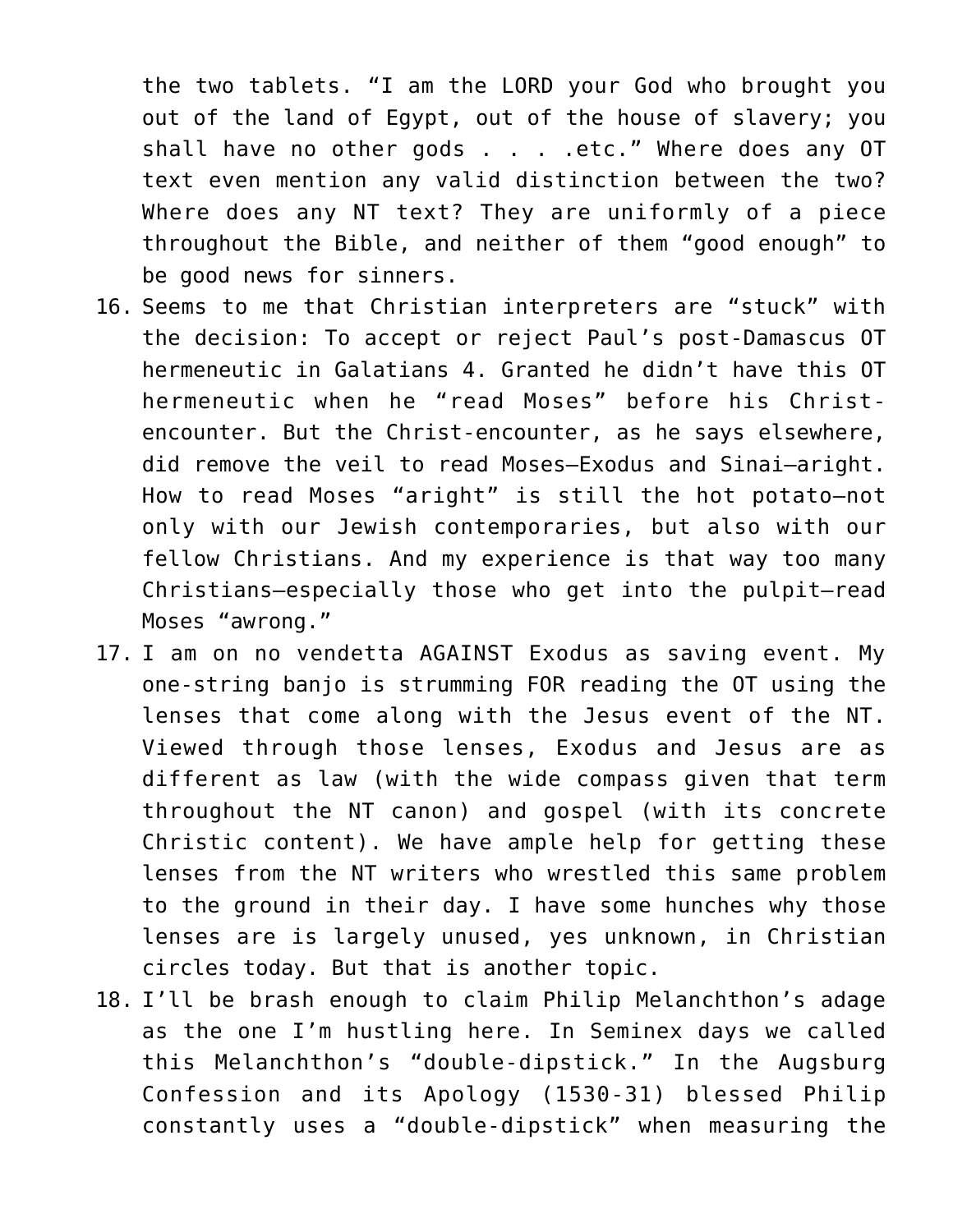Biblical exegesis of texts proposed by his critics, texts that allegedly "prove" faith-alone to be false doctrine. The exegesis proposed by the critics, he shows, fails the "double-dipstick" test. It regularly "wastes the merits and benefits of Christ [one side of the dipstick], and (thereby) fails to give sinners the comfort God wants them to have [the dipstick's other side]." Rightful exegesis would do the opposite "USE the merits and benefits of Christ for what God intended, namely, GIVE sinners the comfort they so sorely need." It's all about the work of Christ and Good News for sinners, two sides of the same dipstick. In a nutshell (Lutheran code langauge) it's about "faith alone." Since faith is always faith-in-Christ's-promise, if the promise is absent, faith can't happen.

- 19. When my buddies can show that the Exodus from Egypt passes the double-dipstick test, I'll switch and not fight. For then it is indeed a saving event worthy of the label. Maybe even central.
- 20. How about this? Taking a cue from Claus Westermann, that "saving" and "blessing" are both good things from God in the Hebrew Scriptures, but "are two alteranate modes of divine activity," let's ask: which one was the Exodus event?

SAVING happens when sinners get made right [Hebrew: "zadik"] with God–and its "event" character is a word, a promissory word–often of forgiveness–spoken by God and then heard AND trusted by the hearer. That's not really the sort of event you could film as Cecil B.DeMille did with the Exodus. Such saving events are only accessible if you were "listening in," maybe eaves-dropping, and thus heard it yourself.

BLESSINGS are hands-on, tangible, "photograph-able" gifts needed for life and well-being, even for survival. It's opposite is